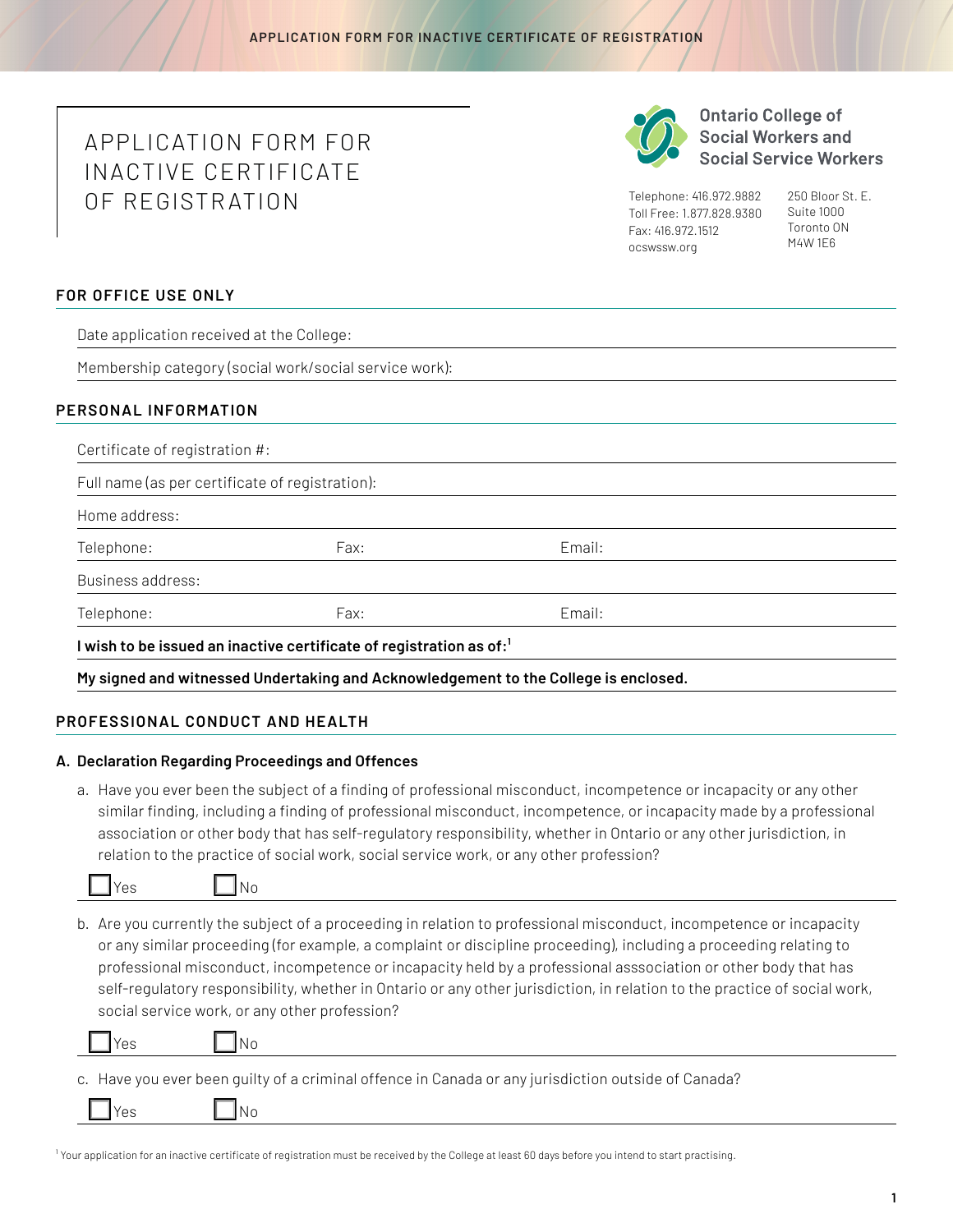## **PROFESSIONAL CONDUCT AND HEALTH**

## **A. Declaration Regarding Proceedings and Offences**

d. Have you been found guilty of an offence under the *Controlled Drugs and Substances Act* (Canada) or the *Food and Drugs Act* (Canada) or any other offence relevant to your suitability to practise social work or social service work?

| <b>T</b> Yes<br><b>No</b> |
|---------------------------|
|---------------------------|

If your answer is "Yes" to any of the above questions, please attach an explanation and any relevant supporting documentation. If the information provided under this Item A. changes after you have applied for an inactive certificate of registration, but before you are issued an inactive certificate of registration, you must immediately inform the Registrar in writing.

## **B. Declaration Regarding Health and Conduct**

Is there anything in your past or present conduct that would provide reasonable grounds for the belief that you:

a. have any physical or mental condition or disorder that could affect your ability to practise social work or social service work in a safe manner?

| $\mathbf{r}$ |  |  |  |
|--------------|--|--|--|
|              |  |  |  |

b. will not practise social work or social service work with decency, integrity and honesty and in accordance with the law?

c. do not have sufficient knowledge, skill and judgement to practise social work or social service work?

|  |  |  |  | ۱N۱. |
|--|--|--|--|------|
|--|--|--|--|------|

If your answer is "Yes" to question a., please attach an explanation regarding the ways in which your physical or mental condition or disorder could affect your ability to practise in a safe manner. If your answer is "Yes" to question b. or c., please attach an explanation and any relevant supporting documentation.

## **I wish to be issued an inactive certificate of registration and I intend to cease practising social work/social service work in Ontario because I am:**

| $\Box$ Leaving Ontario         | On leave from practising the profession |
|--------------------------------|-----------------------------------------|
| Taking parental/maternal leave | Changing profession                     |
| $\Box$ Taking medical leave    | Other (please provide reason):          |